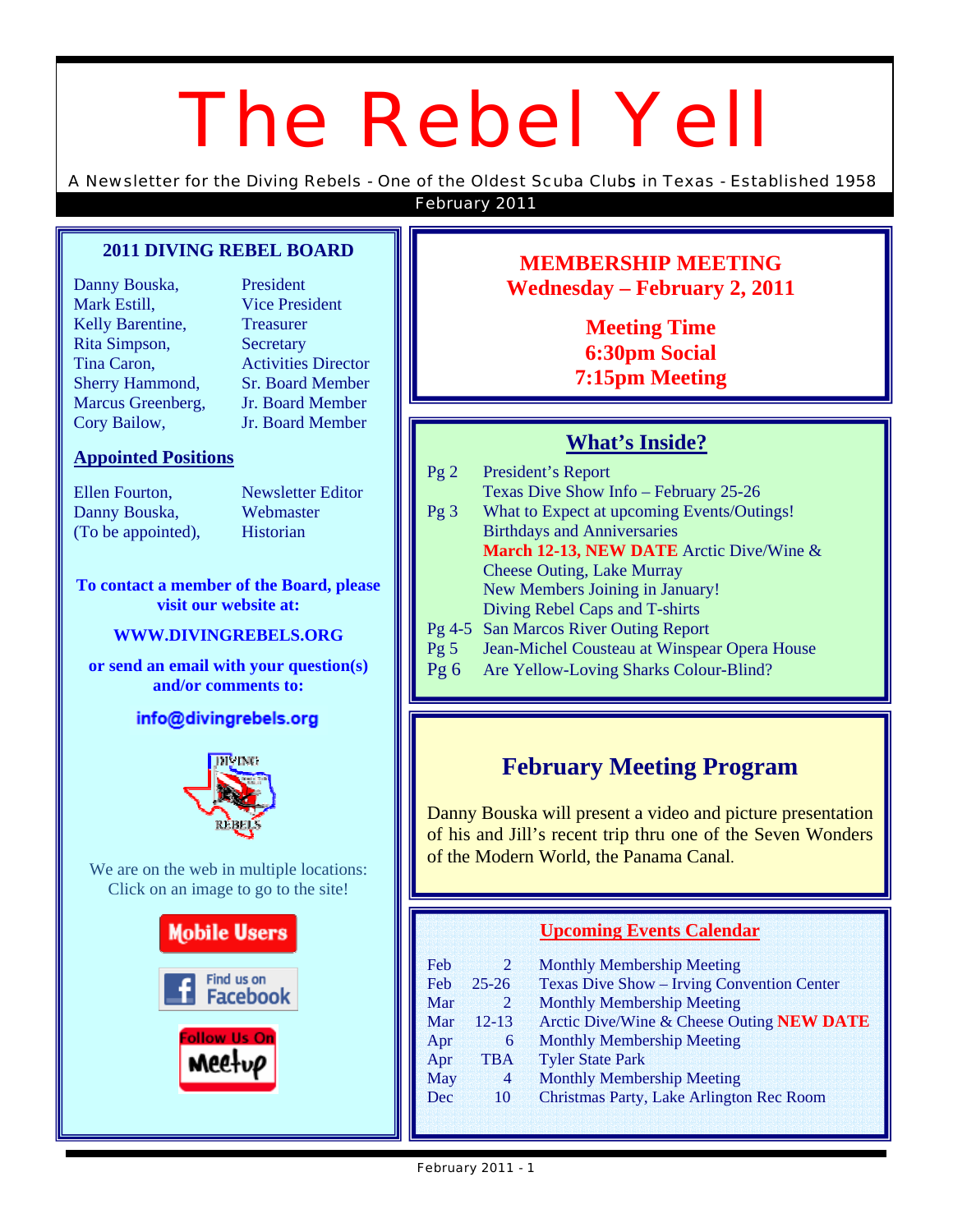# **President's Report**

Fellow Rebels,

I hated to miss the January meeting, but Jill and I were in Florida for a special cruise on the Disney Wonder. We had the opportunity to experience a journey through one of the Seven Wonders of the Modern World, the Panama Canal. In 1534, Charles I of Spain ordered the first survey of a proposed canal route through the Isthmus of Panama. More than three centuries passed before the first construction was started. The French labored 20 years, beginning in 1880, but disease and financial problems defeated them.

In 1903, Panama and the United States signed a treaty by which the United States undertook to construct an inter-oceanic ship canal across the Isthmus of Panama. The following year, the United States purchased from the French Canal Company its rights and properties for \$40 million and began construction. The monumental project was completed in ten years at a cost of about \$387 million. Since 1903 the United States has invested about \$3 billion in the Canal enterprise, approximately two-thirds of which has been recovered.

This canal has stood the test of time and has served tens of thousands of ships since opening in 1914 much like the Diving Rebels have stood the test of time and has served its members since 1958. Much like the canal which opens its gates to a wide variety of ships, the Diving Rebels Scuba Club opens its doors to all levels of divers, makes new divers as well as experienced divers feel welcome and provides a venue for education, camaraderie and diving for the membership.

Those who organized the club in 1958 built a strong foundation on which the club has grown, but without you, the members of today, the club cannot be successful; therefore, if you haven't renewed your membership, please remember to do so you won't have to repay the initiation fee in March.

We have many venues with which to spread the word about the Diving Rebels such as our websites and newsletter, but the best venue is word of mouth. I challenge you to talk to your diving friends about the club and help a strong organization become even stronger by inviting and bringing at least one guest to a meeting and/or an outing in 2011.

Danny

# **Texas Dive Show – February 25-26**

The Texas Dive Show will be in Irving, Texas Feb 25 & 26, 2011 at the new Irving Convention Center.

As a Holiday gift the organizers would like to offer you a free ticket to the Dive Show, a saving of \$15.00. All you need to do is visit http://www.texasdiveshow.com and register for a free ticket. **This is a limited time offer so register for a free ticket as soon as possible!** 

In the next week they will be posting the schedule of speakers including Sea Shepherd (aka Whale Wars) The Diving Rebels plan to meet for dinner Saturday evening, after the Texas Dive Show closes. More information on the event will be available at the February Meeting.

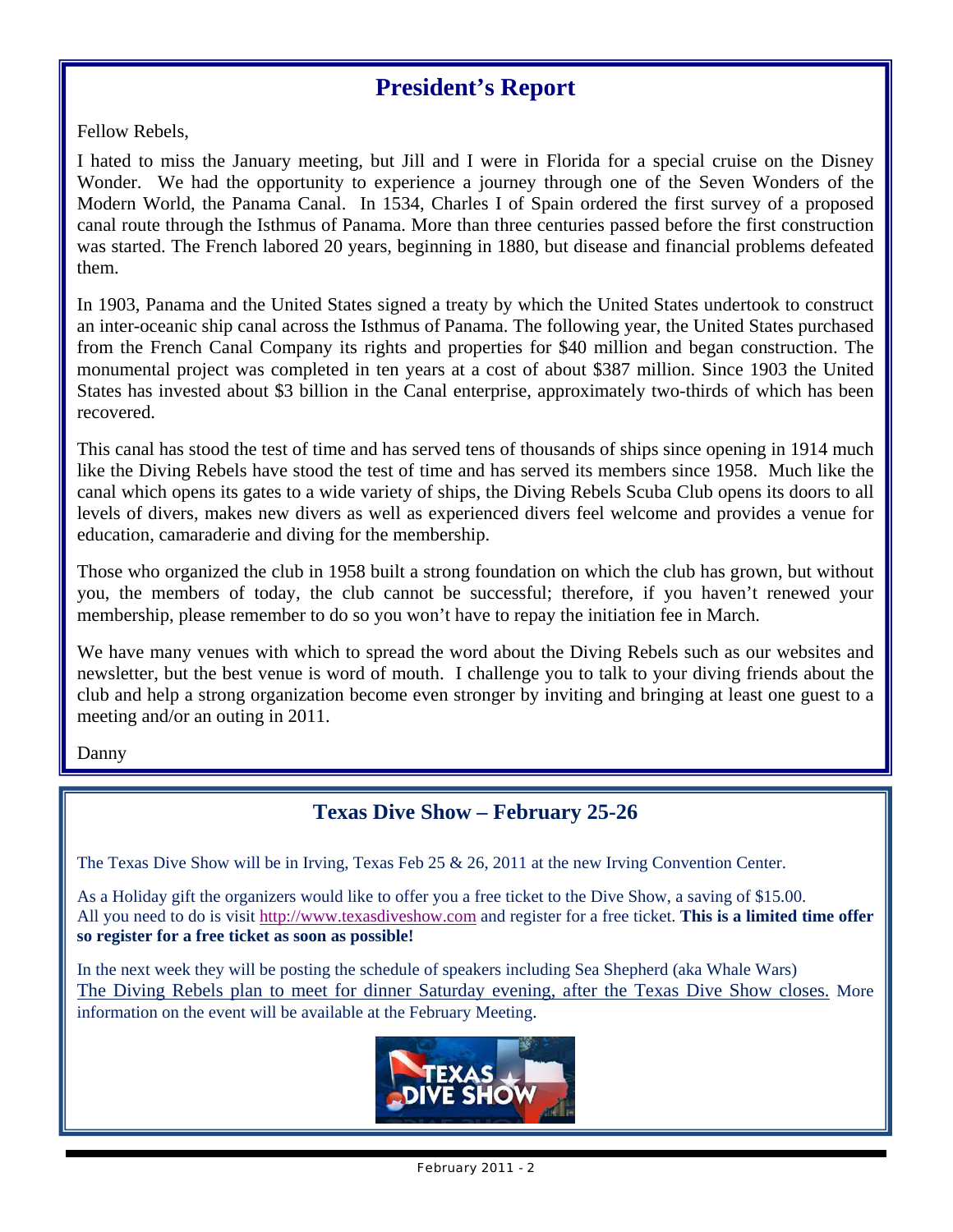## **What to Expect at Upcoming Events/Outings!**

#### **February 25-26**

Texas Dive Show at the Irving Convention Center in Los Colinas

#### **March 12-13 NEW DATE**

Arctic Dive and Wine and Cheese Festival at Lake Murray near Ardmore Oklahoma. Dive if you dare, but come out and enjoy great food, bring your favorite wine and cheese to enter into the contest for the best or bring your worst wine and cheese to enter into the contest for the worst! Either way, this outing is a lot of fun!

#### **April TBA**

Tyler State Park is always a fun outing. This shallow lake warms up quickly and offers descent visibility, lots of fish and turtles.

#### **May – December 2011**

Let the board know where you want to go diving. Coordinate an outing or two or coordinate meals. Become active in YOUR DIVE CLUB!

# **Wine and Cheese Extravaganza Marietta's Landing, Lake Murray, OK March 12-13 NEW DATE**

The Wine and Cheese / Arctic Dive outing at Lake Murray has been pushed back from the traditional last weekend of February to the second weekend of March, the  $12<sup>th</sup>$  and  $13<sup>th</sup>$ . This was necessary since the Texas Dive Show is the last weekend of February.

We looked at either moving the outing a week earlier, but the state park would not consent to opening two weeks earlier than its normal opening the first weekend in March. The park has traditionally opened one week early to accommodate our event. The first weekend in March turned out to be problematic since a men's event that weekend had left no cabins available. So we pretty much had no choice but to schedule it for the second March weekend.

We will provide additional information as it becomes available.

Outing Coordinators: Gina Natho, Elizabeth Neumann and Steve Ogden



# **Birthdays**

- 2/3 RJ Madison
- 2/4 Paula Boyett
- 2/5 Marcus Greenberg
- 2/19 Jeanne Mason-Howerton 2/20 Scott Playle
- 
- 2/20 Mark Estill
- 2/28 Kevin Campbell

# **Anniversaries**

- 2/12 Bonny & Alan Knappenberger
- 2/22 Kelly & Danny Barentine<br>2/29 Rita & Jim Simpson
- Rita & Jim Simpson

Did we miss your special date? If so, it's not in our database. Contact Mark Estill to update your info!

# **A Rebel Welcome to New Members Joining in January 2011**

Clay Hensley – PADI AOW Greg Hensley–PADI AOW Alan Redman– NAUI OW

Say "Hi" to Clay, Greg and Alan and give a Rebel Welcome to our newest members!

Don't forget Diving Rebels Caps and T-Shirts On sale at any monthly meeting!





NATURAL



Merchandise sold to Diving Rebels Members Only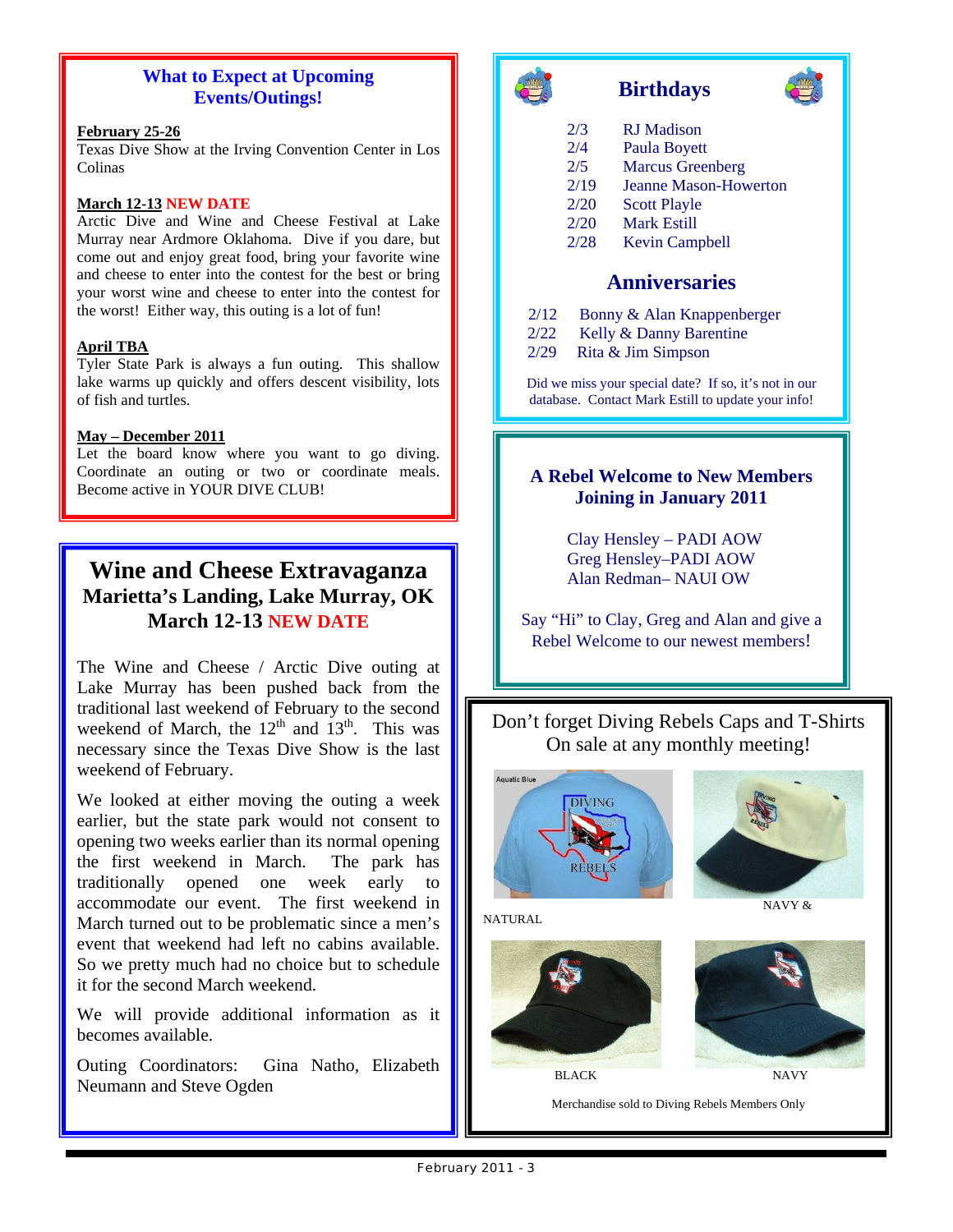## **SAN MARCOS RIVER OUTING**

The Rebels were well represented at the January outing that kicked off with a gathering of 15 divers and several support persons at the Aquarena Springs Drive bridge where it spans the headwaters of the San Marcos River. Subsequent to some very cold temperatures during the latter portion of the week, the weather that day was very conducive to a January dive with bright sunlight and temperatures in the mid-60s. After completion of shuttling cars to the exit location at Rio Vista Park, all divers, equipped with trash-collection bags, began their fresh-water drift dive threading their way through the undulating riverine vegetation.







Rebels Preparing to Dive **Rebels discussing dive strategy** Entry Point

The divers began exiting the river after about 45 minutes until, as usual, Steve Ogden (Oggie) brought up the rear, finishing over an hour and a half after he entered the river last among the participants. Connie performed what may be the first snorkel traverse of the river as part of the Rebel's underwater cleanup. In contrast to some previous years when it was a teeth-chattering experience getting out of the water and dashing for a towel and dry clothes, with the mild weather, divers could leisurely transition from wet to dry.

Everyone hauled their trash caches to the covered pavilion to take accounting of the quantity and the uniqueness of one's haul. In keeping with tradition, Oggie once again was deemed to have collected the most trash, bringing up two fairly full bags of underwater recoveries. The participants laid out on the table what each considered to be the most unique or unusual item recovered and this included, glasses, shoes, keys, a large traffic cone and a current driver's license. But the winning item as acknowledged unanimously was the 2008 Crocket High School class ring with the owner's name engraved inside that was snared by Danny Barrentine, shortly after he began his dive. The plan is to contact this fellow and make arrangements to return the ring to him. Hopefully, we will have news of a positive outcome from Danny at the February club meeting.

Seventeen Rebels and guests convened at Palmer's Restaurant for a wonderful dinner and stimulating conversation. Had it been just a little warmer, we might have been tempted to eat in the courtyard under the live oak trees. Most participants bunked at the local Motel 6 that night. Then five of us met at Herbert's Taco Hut at bit before 9 AM for our traditional breakfast fare there, while the rest of the Rebels chose to be a bit lazy and sleep in that morning.

The relatively early breakfast was necessitated because Oggie was joining Gene Moren, a soon-to-be Rebel member, for a volunteer dive at the Aquarena Center's (formerly Aquarena Springs) Spring Lake. Gene also participated in the river cleanup. Johnny and Connie joined Gene and Oggie at the Center to get a bit of an orientation as well as a sense of the beautiful uniqueness of this area.

Gene and Oggie were assigned a task to remove coontail vegetation in the area of Kettleman's Spring just past the underwater archeology investigation site. We removed large quantities of the coontail vegetation and pushed it to the surface where it would be picked up later by the vegetation harvester the Center uses to collect such material. The intent of the vegetation removal is to enable a more clear view of the spring area by passengers of the glass-bottom boats that tour the lake. A few pictures taken by Gene during our dive are featured below. This was the first time in the 14 years he has been a volunteer diver there that Oggie has had another (almost) Rebel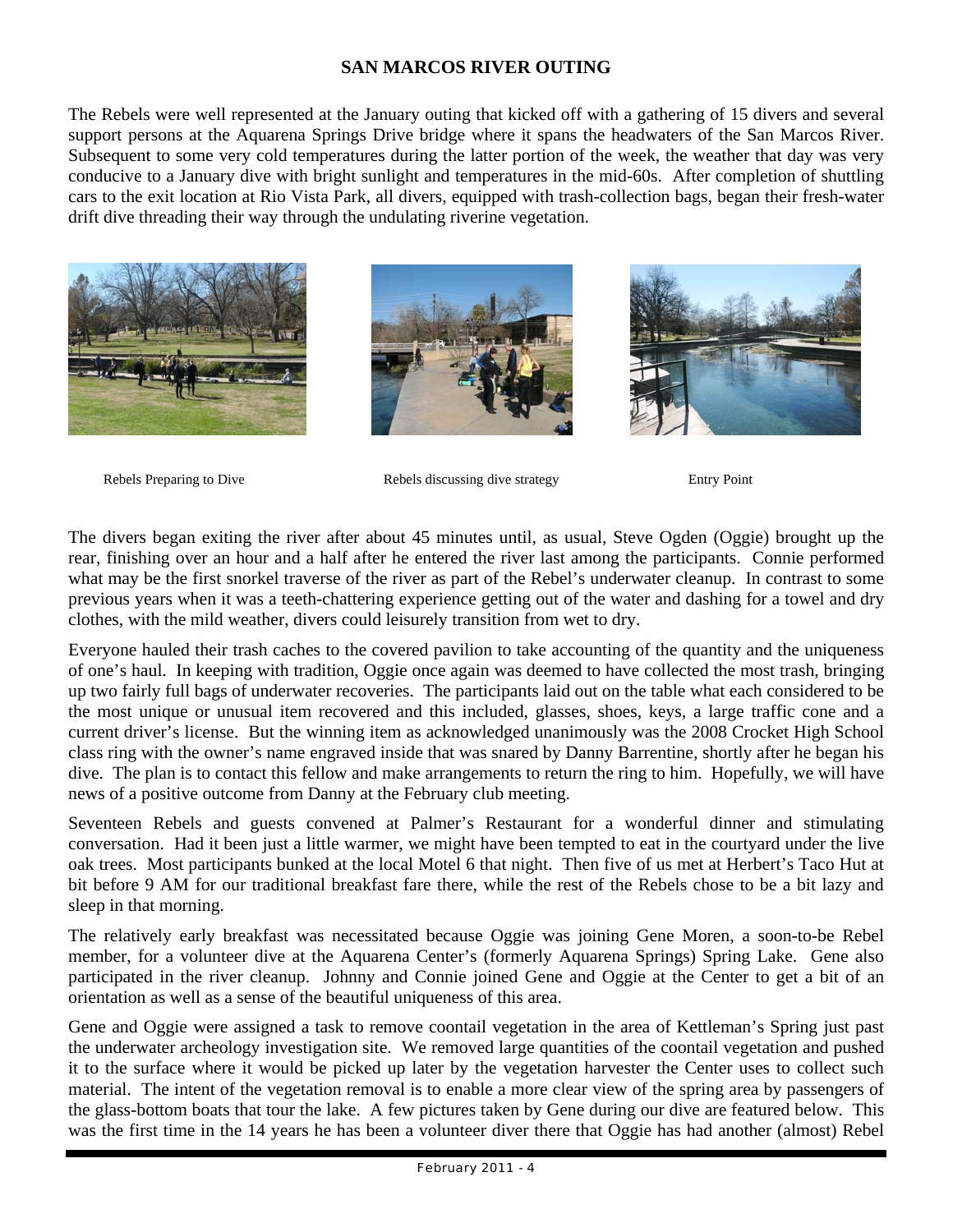join him on a dive. Hopefully, we can schedule some additional Rebel divers to take the scientific diver training class and have more Rebels involved in the volunteer diving program at Aquarena Center.





Oggie displaying an upset baby snapping turtle Spotted gar lounging just below the surface A shy red-eared slider turtle



Patrolling Largemouth Bass **Underwater vegetation, including coontail** Bass investigating floating coontail









Oggie looking for coontail to remove Sunfish guarding a spring area A tilapia sitting on the lake bottom





# **Jean-Michel Cousteau at the AT&T Performing Arts Center Winspear Opera House Wednesday, February 23, 2011 8:00PM**

Jean-Michel Cousteau was just 7 years old when his father, Jacques, first "threw him overboard" wearing Jacques's new invention, called SCUBA, on his back. He has been investigating the world's oceans ever since. Much of his life has been spent aboard the famous research vessels Calypso and Alcyone. He has produced more than 80 films, receiving Emmy, Peabody and Cable Ace Awards for his work. He is a tireless advocate of the world's ocean environments, reaching millions of people around the globe through his Ocean Futures Society and producing countless TV specials, articles, books and multimedia programs for schools. Winspear Opera House is in located in the AT&T Performing Arts Center in Dallas. For more information and tickets go to http://tickets.attpac.org/single/EventDetail.aspx?p=7885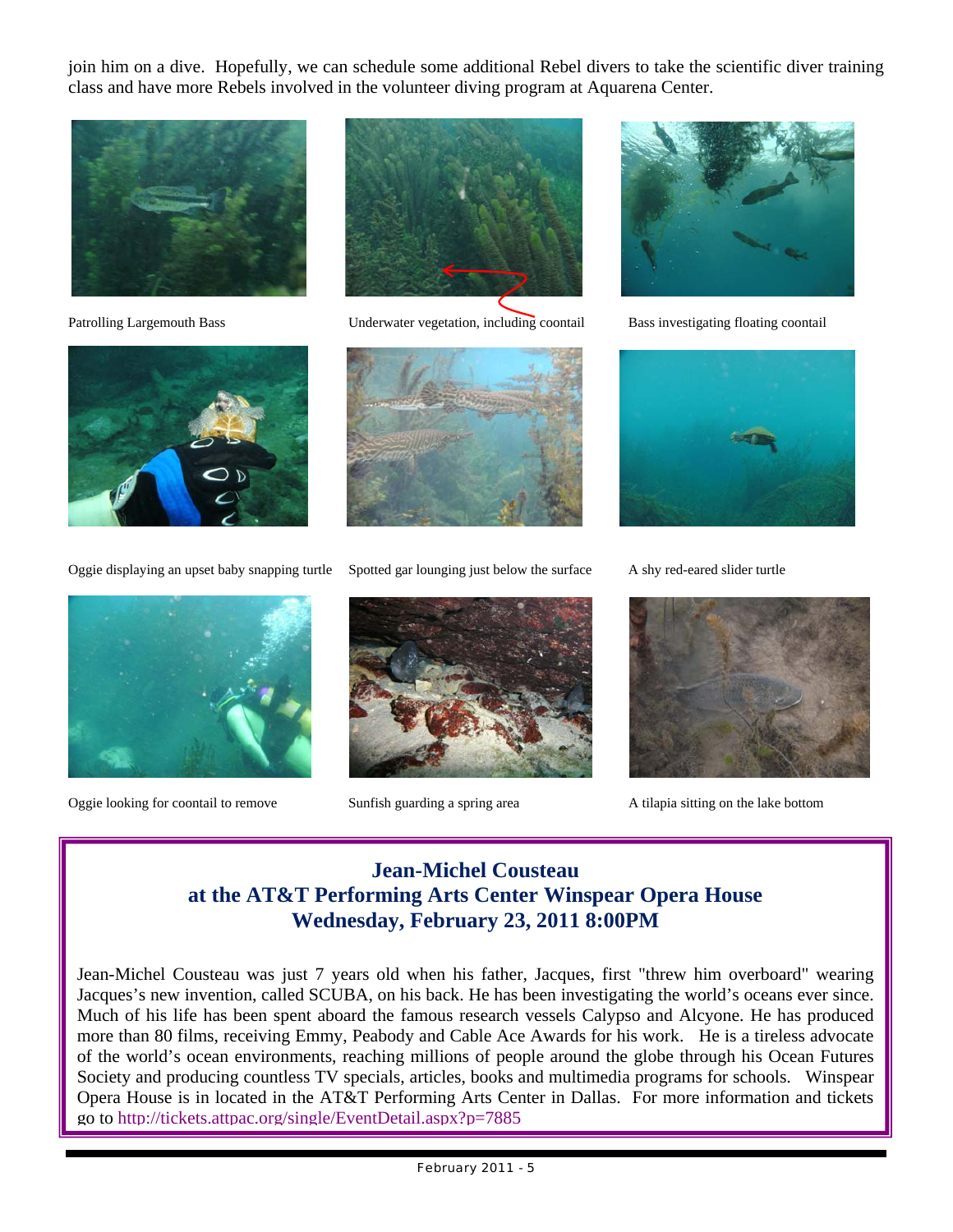# **Are yellow-loving sharks colour-blind?**

Environment Life, *Wendy Zukerman, Asia-Pacific reporter*

A new study suggests sharks may be colour-blind - despite decades-old evidence that they are attracted to yellow.

According to US navy reports from the 1970s, "a standard yellow life vest occupied by a child dummy was repeatedly attacked at the surface by blue sharks, *Prionace glauca*. Strikes on a red infant flotation device were few, while a similar black flotation device suffered only two strikes."

The finding prompted the "yum, yum, yellow" slogan, which eventually attracted the attention of TV's MythBusters. Their tests found "plausible" evidence that the US navy's advice is sound.

But Nathan Scott Hart at the University of Western Australia in Crawley and colleagues have now found that sharks possess only one type of cone cell - the cells within the eye responsible for colour vision - and are unlikely to be able to perceive a multicolour world.

The team examined the retinas of 17 shark species from Queensland and Western Australia. Ten had no cone cells at all, and the remaining seven each possessed only a single type, sensitive to just one colour: green.

So why their apparent attraction to yellow? Hart told Australian broadcaster ABC that it was unlikely to be a preference for the colour as such. Sharks "were probably attracted to [yellow] because it would have had a very high contrast against the surrounding water".

According to the BBC, knowing that sharks may be attracted to contrast against the background, rather than colour, "could help to prevent shark attacks on humans and assist in the development of fishing gear that may reduce the number of sharks that are caught accidentally in long-line fisheries".

The results are also surprising from an evolutionary perspective. Sharks are elasmobranchs - the oldest living relatives of the first jawed vertebrates - so you might expect them to have relatively primitive vision. But some species of closely related rays are thought to possess the multiple cone cell types characteristic of colour vision.

However, evolutionarily more recent marine mammals including whales, dolphins and seals appear to be as colour-blind as sharks: they also possess a single, green-sensitive cone type.

"Sharks and marine mammals may have arrived at the same visual design by convergent evolution," writes Hart in his paper, published in *Naturwissenschaften*.



*Monochrome attack (Image: Masa hioda/SplashdownDirect/Rex Features)*